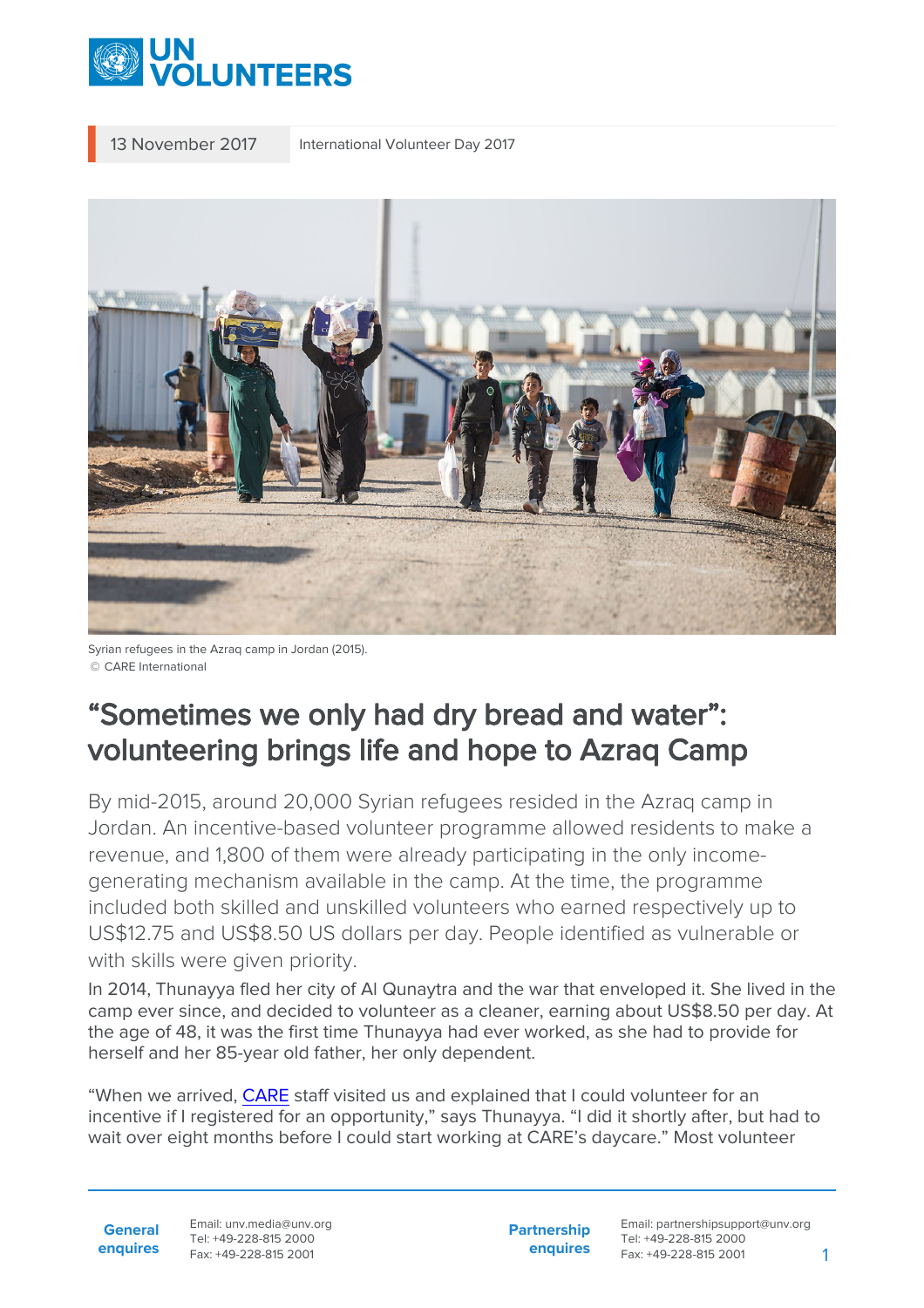

positions were for three months, but individuals could reapply.

## "I reapplied and am volunteering as a cleaner at CARE's community center, but I preferred working at the daycare," explains Thunayya. "I used to make about US\$12.75 per day there. I spent my time playing with children and teaching them pleasant things."

When asked how she prioritized the purchases she made with the incentives she earned, Thunayya immediately put her elderly father's needs first. "He loves fruits and vegetables, and we cannot afford these with the e-cards we receive. Sometimes he is prescribed medication that I can only buy with money. Once, he was really sick so I had to take him out of the camp to a doctor in Mafraq city – I had to pay for all of that."

Thunayya used World Food Programme e-cards for basic grocery shopping, such as oil, rice, and canned food, but sometimes the family's needs were greater, making them dependent on the money she earned from volunteering.

Forced to get married when she was 14 years old, Thunnaya separated from her husband after eight months and has been alone ever since. Besides her father, she has a widowed sister with five children under 14 years. "She does not have any source of income," says Thunayya of her sister. "She is the only other family member I have in Azraq. My three brothers now live in Lebanon."

Earlier in 2015, a designated market area in Azraq camp was built for refugees, aimed at providing more options for purchasing goods and services, while allowing camp residents to work and earn an income.

Thunayya is one of many Syrian refugees looking forward to the market opening. "People's situation here would become much better if the market opened," explained Thunayya. "Groceries in the supermarket here are expensive and not everything is available. I have bought things from outside the camp, where they were much cheaper. I also wish to see more vocational courses for women, such as knitting.

Her personal dream is one, she says, that is shared by many others: "I just wish for happiness and comfort. Isn't that every human being's ultimate wish?"

**General enquires** **Partnership enquires**